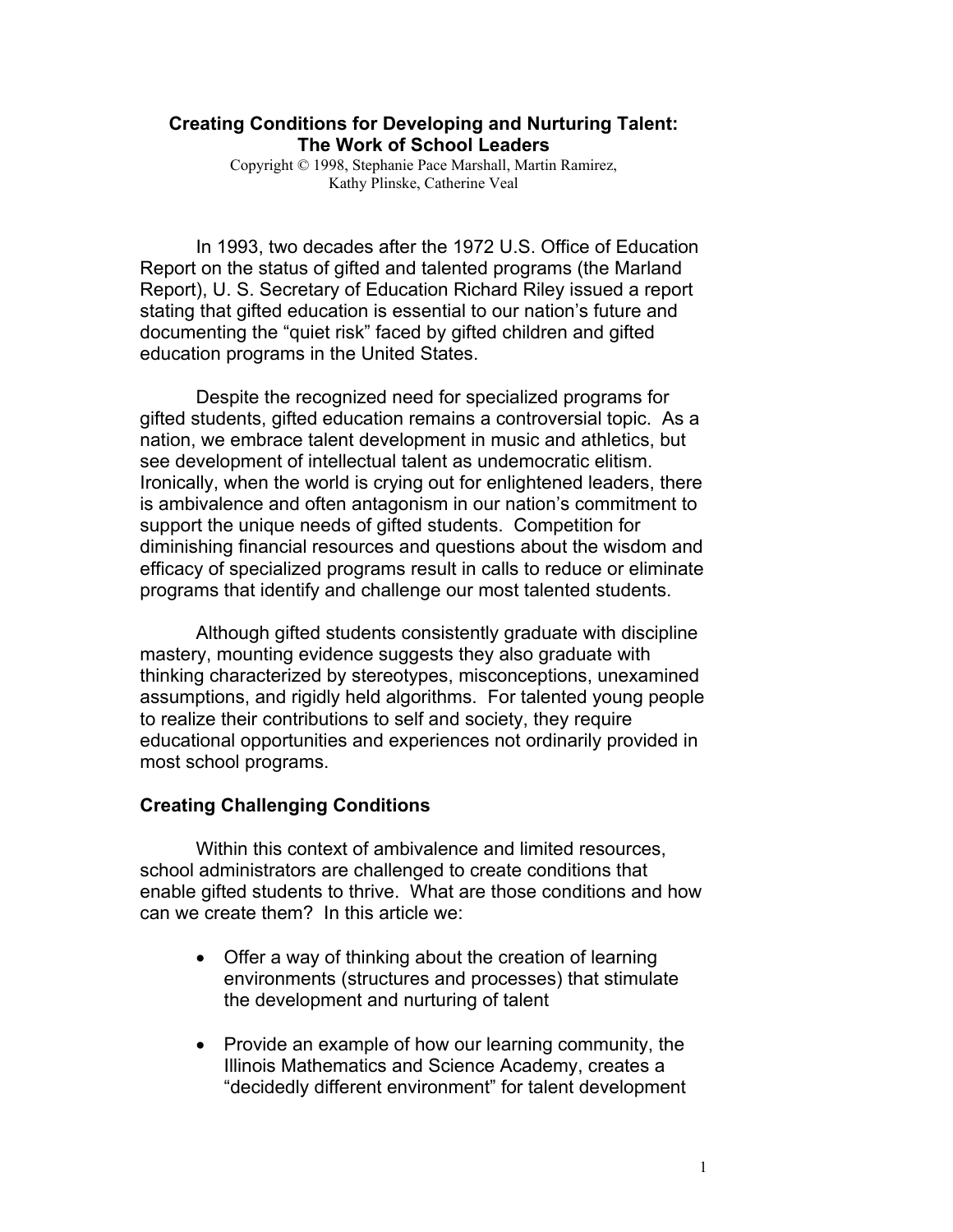• Illustrate the impact of our learning environment through the reflections of Kathy Plinske, a recent IMSA graduate

When administrators and boards of education discuss programming for gifted and talented students, they often focus on program implementation or delivery structures and processes. We believe that because our behavior (structures and processes) is the manifestation of our thinking (beliefs and assumptions about talent development), we must begin at the thinking level, not the behavioral level. Consequently, school leaders must start with questions that help their community understand and articulate the learning principles and conditions they wish to create. Many reform and restructuring initiatives have failed because they focused first on the strategies, processes, and protocols that would structure their work.

Paradoxically, the sustainable dimensions of any restructuring initiative are not the structures; they are the principles and conditions created in response to essential questions of program identity, information, and relationships.

Margaret Wheatley and Myron Kellner-Rogers offer a powerful synthesis for understanding how structures and processes emerge (are derived) in self-organizing systems. We believe this conceptual lens can help school leaders make "thought-full" decisions about programming for gifted students. Figure 1 represents the three domains and the three phenomena of selforganizing systems.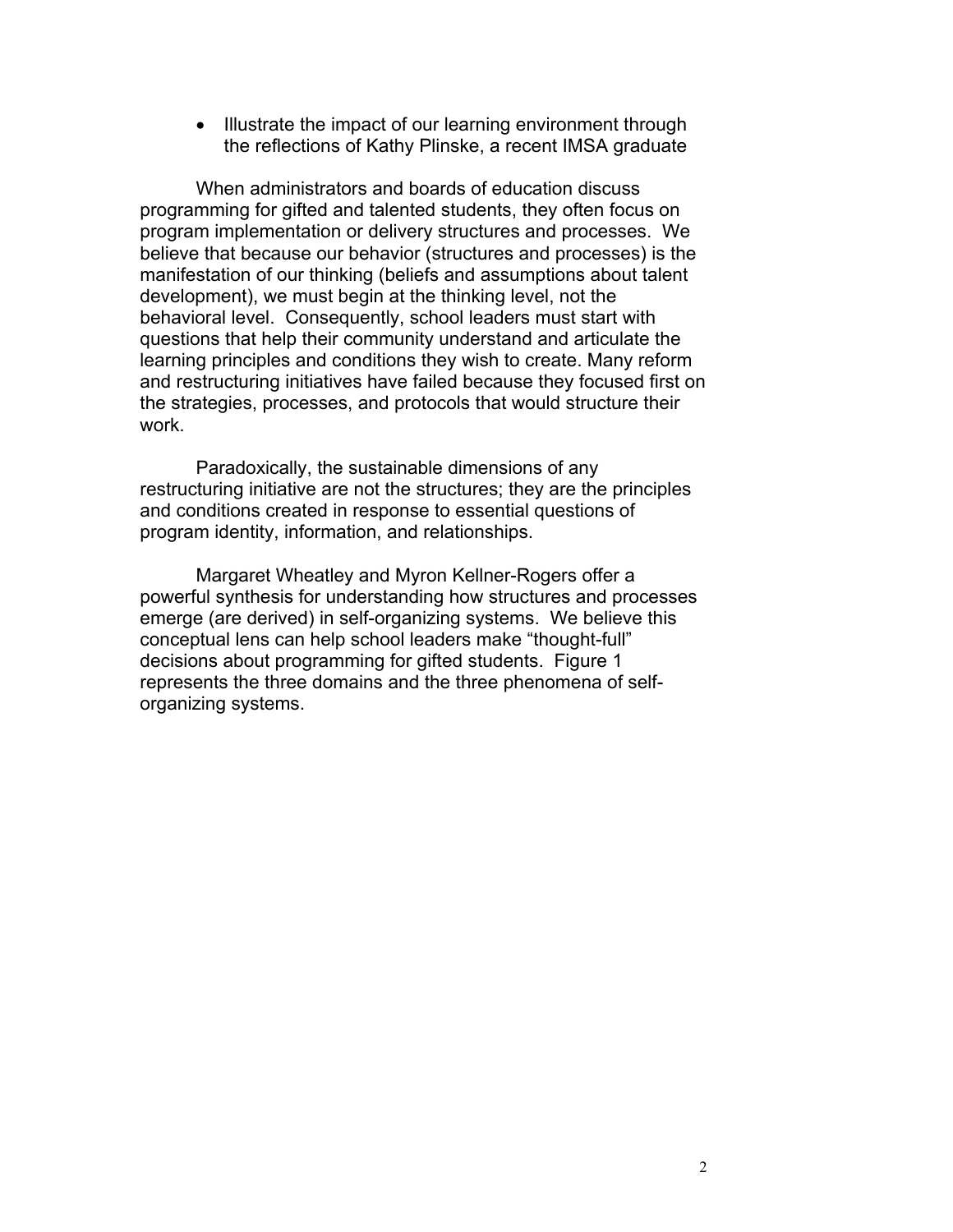### DOMAINS OF SELF-ORGANIZATION



The first domain is *identity*. This encompasses the system's fundamental purpose, beliefs and values and provides the coherence and integration for sustaining programs.

The second domain is *information.* This serves as the systems' "energy" and its source of power, leverage, and continual learning. Without the constant flow of information, systems become closed and isolated, and cannot be sustained.

The third domain is *relationships.* This represents the neural network of the system and establishes its capacity for engagement, interconnectedness, and resiliency.

These domains help administrators create the context for thinking about program development by setting the context for the public articulation of learning principles and conditions. In the process, decisions about programmatic structures and processes become clear.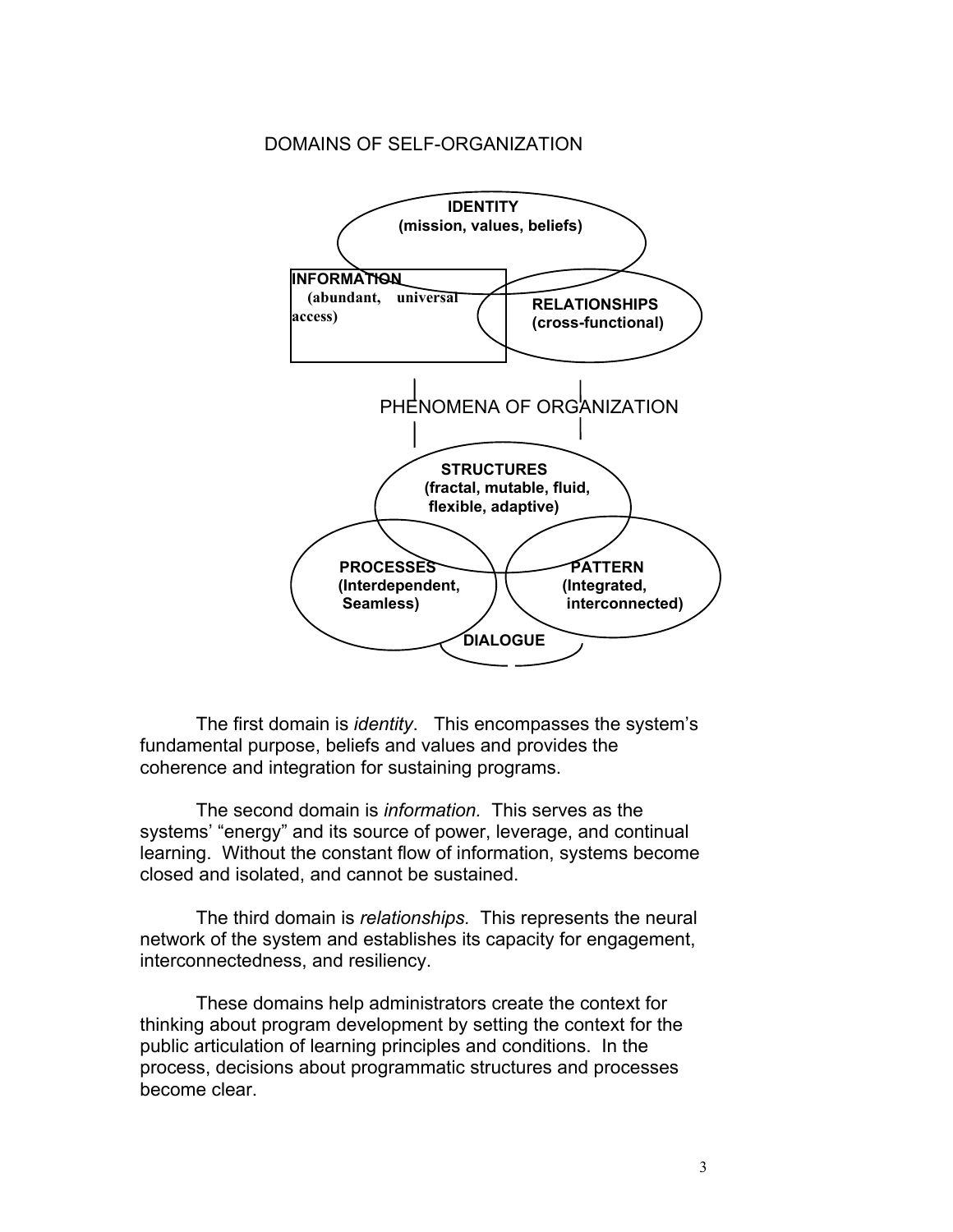# **Answering Questions**

There is no one right answer to programming for gifted and talented students. There are, however, essential questions that must be addressed before structural or process components of programs are implemented. School leaders must answer these questions:

### *Identity*

- What is the vision of our program?
- What is the purpose of our program (what have we come together to achieve)?
- What do we believe about teaching, learning, building human capacity, and developing and nurturing talent?

# *Information*

- What is the nature of program evaluation and learning assessment (what is important; what will be measured)?
- How is information shared and gathered with respect to student learning?

# *Relationships*

- How will the role of teacher and learner change in this unique learning environment?
- How will learning relationships be nurtured and sustained?

Only after answering these questions are school leaders and their communities ready to create multiple structures and processes.

How has the Illinois Mathematics and Science Academy used these questions to create of our learning community? How have our students responded? How have our responses led to the emergence of powerful learning structures and processes that create conditions for exceptional learning?

# **Identity**

Gifted and talented education has been immersed in an artificial choice: provide enrichment or provide acceleration. Enrichment seems to favor the development of process-oriented skills such as how to learn, think, and solve problems (Renzulli, 1977; Howley, Howley & Pendarvis, 1986; Davis & Rimm, 1989). Acceleration most often is associated with hastening the rate at which content is presented to the learner (van Tassel-Baska, 1986; Fox, 1979).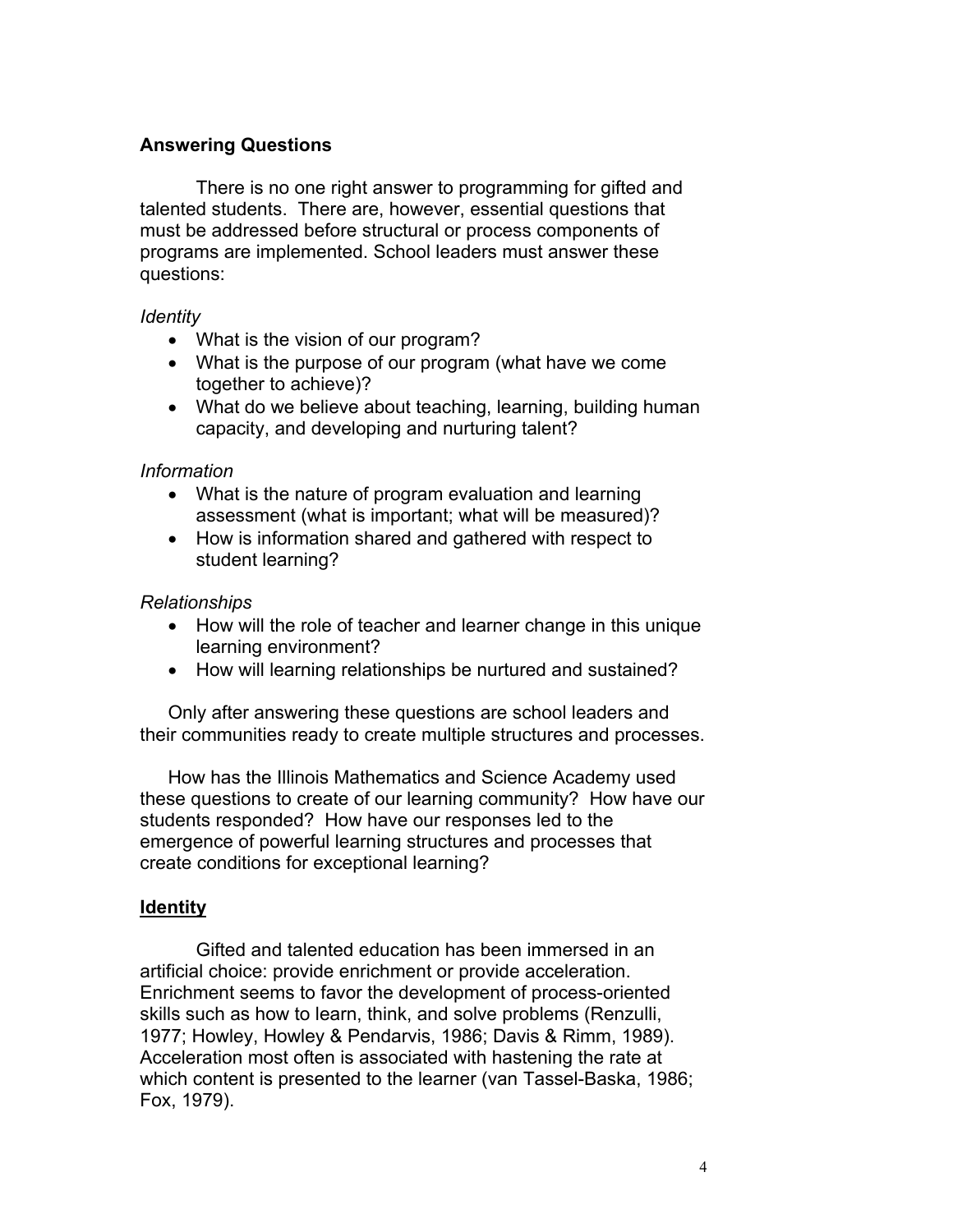At the Illinois Mathematics and Science Academy we offer an alternative; our beliefs, vision, and purpose are grounded in what is known about the brain, human learning, and the learning conditions more likely to invite exceptional performance.

We believe our learners need an environment that allows them to use both process and content-oriented initiatives to achieve deep understanding. Knowledge cannot be constructed deeply and powerfully unless both are addressed (Palmisano, Ramirez, 1997). We define deep and meaningful understanding as using knowledge in complex and novel ways and thinking flexibly with what one knows (Gardner, 1991; Perkins, 1992). Thus, one's learning is transformed in a way that transcends the separateness of process and content because genuine understanding requires both.

Our students are co-creators of our learning environment and their voices best convey the meaning of our responses to these basic questions. Their understanding provides the best evidence of the embodiment of our beliefs and principles.

Our use of problem-based learning (PBL) illustrates the power of knowledge acquisition and contextual understanding. Kathy Plinske expresses the power of PBL:

> Imagine you are in a course for the first time, expecting a traditional classroom setting. Instead of your instructor attempting to spoon-feed you information, she says you are part of a risk assessment panel and your duty is to determine the best location to build a super theme park in Southern Illinois. Or perhaps there is a hurricane threatening the coast of Florida, and it is your responsibility to issue warning and evacuation plans to keep the population safe. Wouldn't this experience be far more exciting than a typical class and motivate you to take responsibility for your own learning? Problem-based learning requires a student to experience intellectual frustration, witness firsthand the power of collaboration, and deal with ambiguity. These skills will continue to gain importance in our increasingly complex global society.

In other words, learning is a byproduct of the contextualized and meaningful engagement students have when confronted with a compelling problem and when able to acquire the knowledge, skills, and dispositions to solve it.

Our perspective on building capacity is grounded in our learning community's beliefs. We believe all people have an innate desire to learn; the human mind is the world's greatest resource;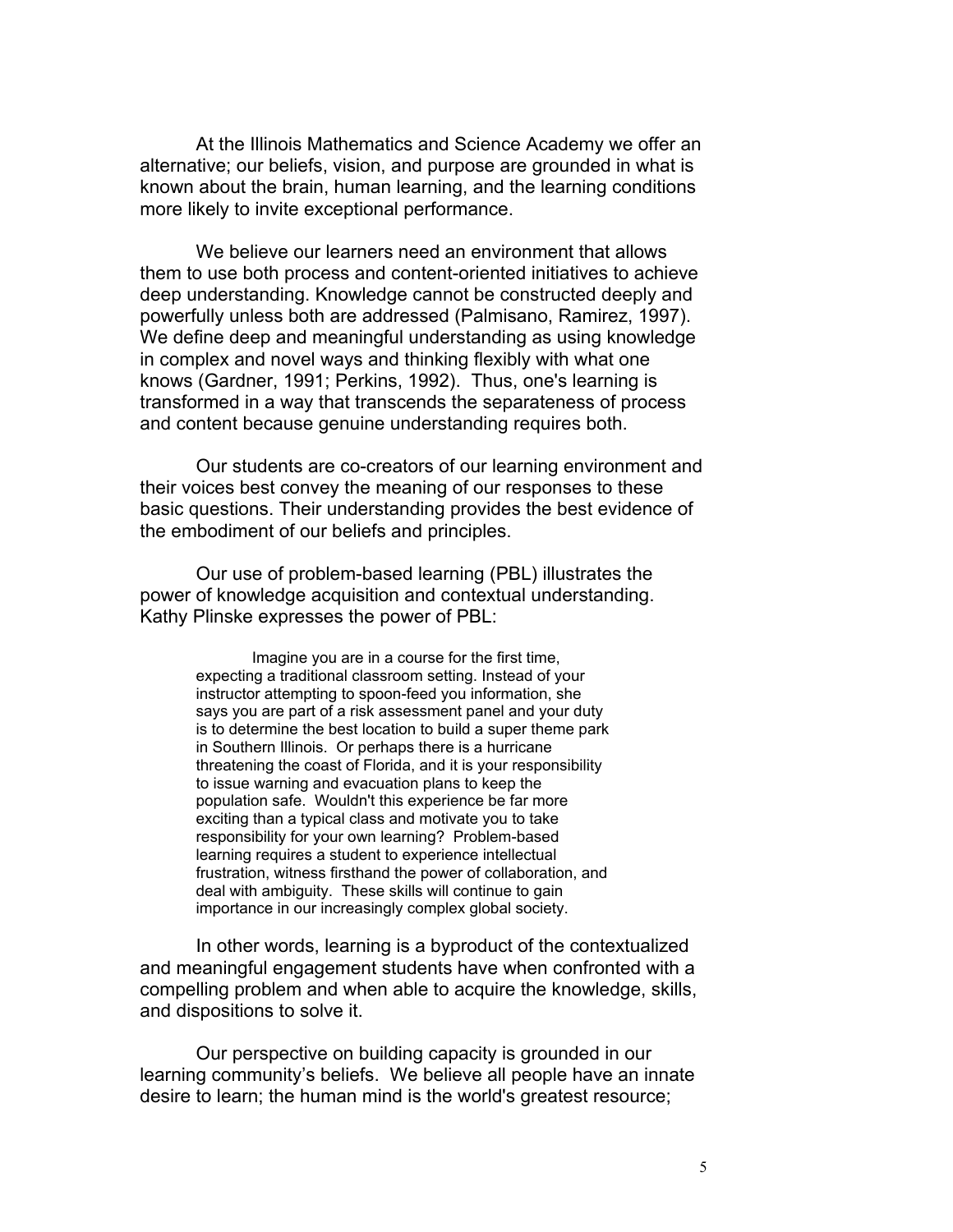and meaning is constructed, not prescribed. Consequently, we provide opportunities for students, teachers and administrators to pursue their own learning by posing and pursuing questions that matter to them. Transformation of self as learner is our primary objective.

Plinske shares her path to self-discovery:

Before coming to IMSA, I had lived in the same small, conservative suburb of Chicago my entire life. I went to school with the same students year after year, and we shared similar beliefs, values, and morals. Our community was somewhat intolerant to new ideas or different ways of living. My ideas, all I knew, … were accepted by my peers, I was comfortable, and I never was asked to think about why I believed something.

When I came to IMSA, suddenly my way of thinking was not shared by all. For the first time, I had to support what I believed--my ideas weren't simply accepted. It was difficult and uncomfortable at first--I never had to think about my thinking. However, I now know my identity will always be changing. As I learn more about the world around me, as I meet different people, and am exposed to different ideas and beliefs, I must continue to grow. Ideas must not be accepted simply because they are popular.

#### **Information**

Information, especially information about individual and system learning, is the lifeblood of an organization. The way it is valued, shared, and used speaks volumes about how the organization wants to stay connected to itself (identity) and continuously create knowledge. The most critical dimension of sharing, integrating, and leveraging information about learning comes from the system's concept of what assessment is and how it is practiced. IMSA's assessment is grounded in our Standards of Significant Learning (SSLs)--cross-disciplinary expectations of what our students need to know and do to demonstrate integrative ways of knowing.

Assessment of understanding is not limited to more traditional "event-type" examinations, but is an actualization of the Latin root of assess, *assidere* or "to sit beside." The student and teacher as cocreators and collaborators exchange information in the form of continuous feedback and challenging probes that allow the student to explore ideas deeply and apply them in a variety of meaningful contexts.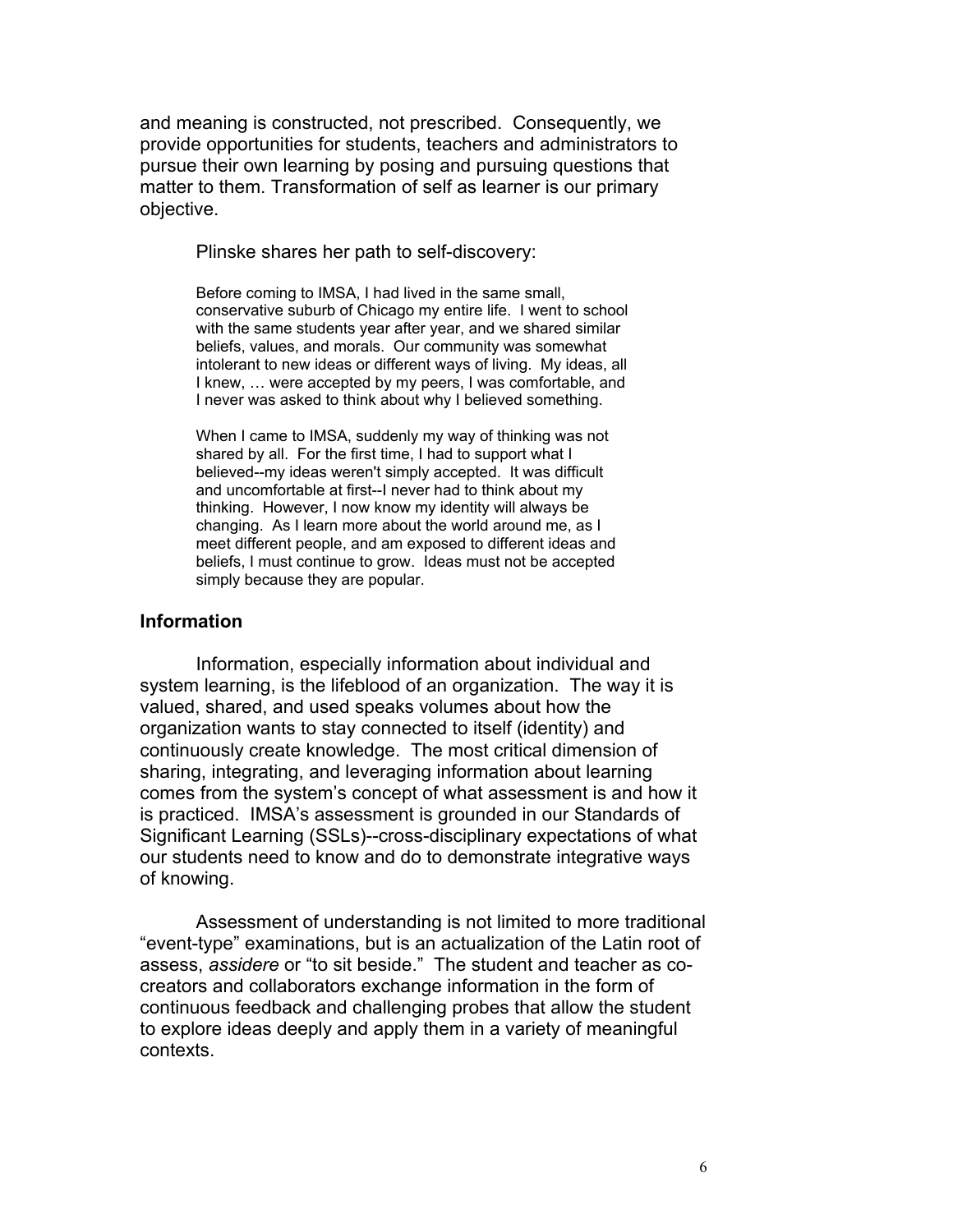This commitment is manifested in Plinske's "fearless" view of learning:

At IMSA, we often were asked questions that motivated us to discover the necessary information for ourselves. We learned various methods and gained many different skills to help us gather accurate information...we used traditional sources of information and electronic resources including the Internet and World Wide Web. By senior year we had dealt with many real world issues including validity and relevancy of information, and we understood there was often more than one solution to a problem. We were able to handle almost any situation we were given--from determining what a data set of more than 3,000 points told us, to collecting our own data through experimentation…my IMSA experience has helped me develop a type of "fearlessness" with information.

#### **Relationships**

Our learning relationships have evolved in concert with our development of shared identity and explicit attention to information. Plinske notes the value of her relationships with teachers:

The faculty at IMSA didn't teach me in the traditional sense--instead, they helped me to learn. They helped me become a problem-solver and a risk-taker, and allowed me to become responsible for my own learning and discovery. Before IMSA, most of my classes consisted of a teacher spoon feeding us information and then requiring us to memorize facts for a meaningless exam. We were on a strict schedule, and had to cover certain topics on certain days. Our learning felt rushed and somewhat choppy.

At IMSA our instructors worked and learned with us...as colleagues in the classroom, they often acted as peers rather than authority figures. Some of the bonds I formed with the faculty and staff were as strong as those I formed with students.

In a learning organization, everyone learns. We establish relationships that are dynamic, collaborative, fluid and adaptive to the needs of our collective whole and important to individuals. This leads to an environment that honors differences, encourages risk, and supports creative expression.

IMSA's response to the needs of our learners is not meant to be universally applied. We do not propose a template – indeed, that would be contrary to our premise. Each system must develop its own response through a process of careful and honest self-reflection - a process designed to elicit the conditions under which exceptional learning more likely will occur.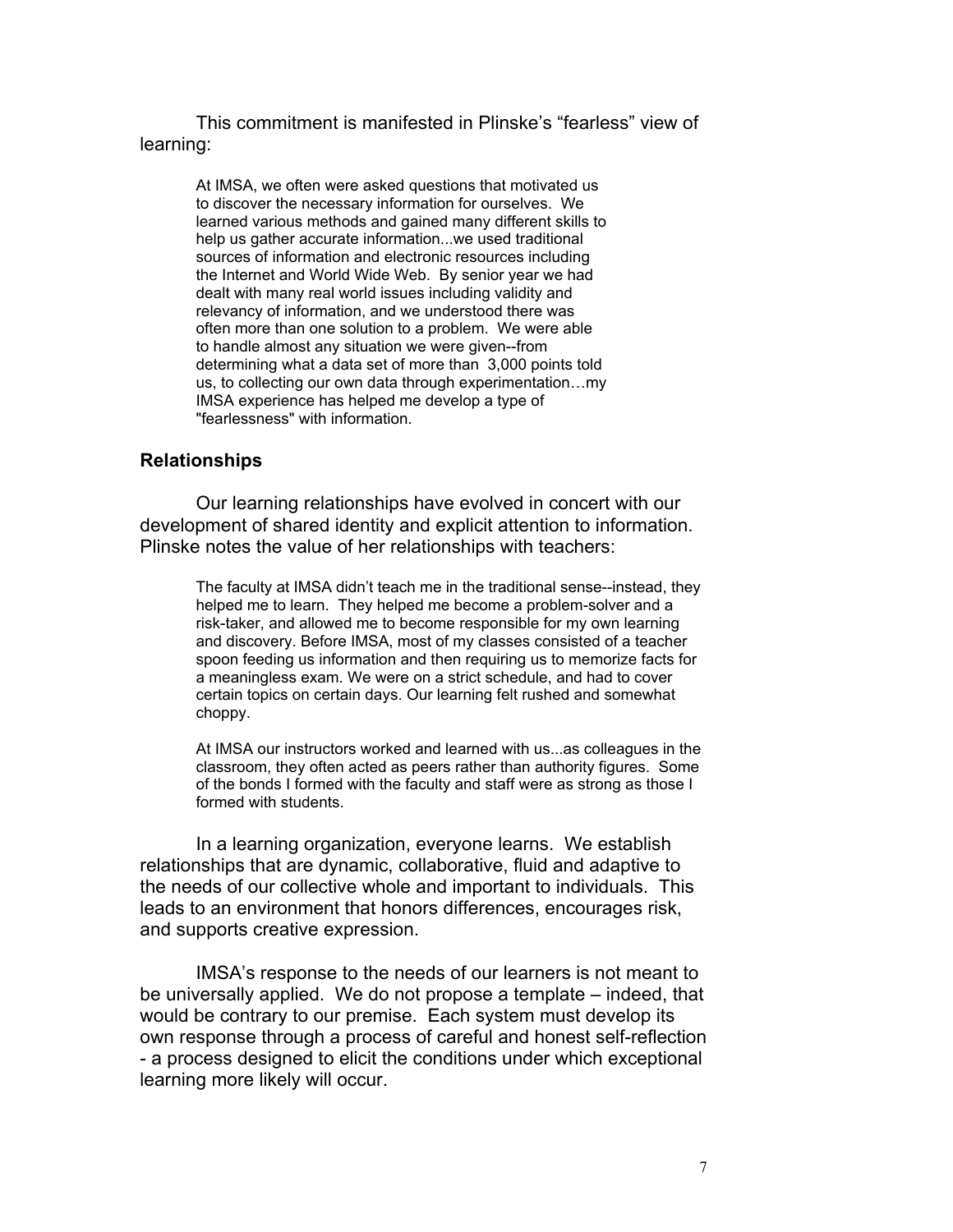# **Getting to Structures and Processes**

How have our responses to the questions about identity, information, and relationships led to structures and processes that support exceptional learning?

In brief, we use them to:

- 1. Articulate learning principles
- 2. Articulate learning conditions
- 3. Determine the learning processes and structures that are grounded in our principles and conditions.

 This process compels us to abandon some structures and processes, revise others, and create new ones - continuously.

Table 1 depicts some of our learning principles. Table 2 depicts some of the learning conditions we wanted to create to support the learning needs of our students. Other communities may share none, some, or all of these, and may have others. The key is to begin at the essential place – with conversations around the essential questions of identity, information, and relationships.

### **Table 1**

# **Learning Principles**

- Meaning is constructed, not prescribed.
- Learning is demonstrated through "performances of understanding" (Perkins, 1992).
- The ability to discern and create connections is the essence of knowing.
- Aversion to risk-taking stifles innovation and creativity.

# **Table 2**

# **Learning Conditions**

- Greater personalization, integration, coherence and flexibility within learning experiences
- Dynamic and purposeful engagement in significant, complex, and novel research and real-world problems
- Focus on collaborative inquiry, problem finding, and problem resolution
- A climate that invites exploration and risk taking.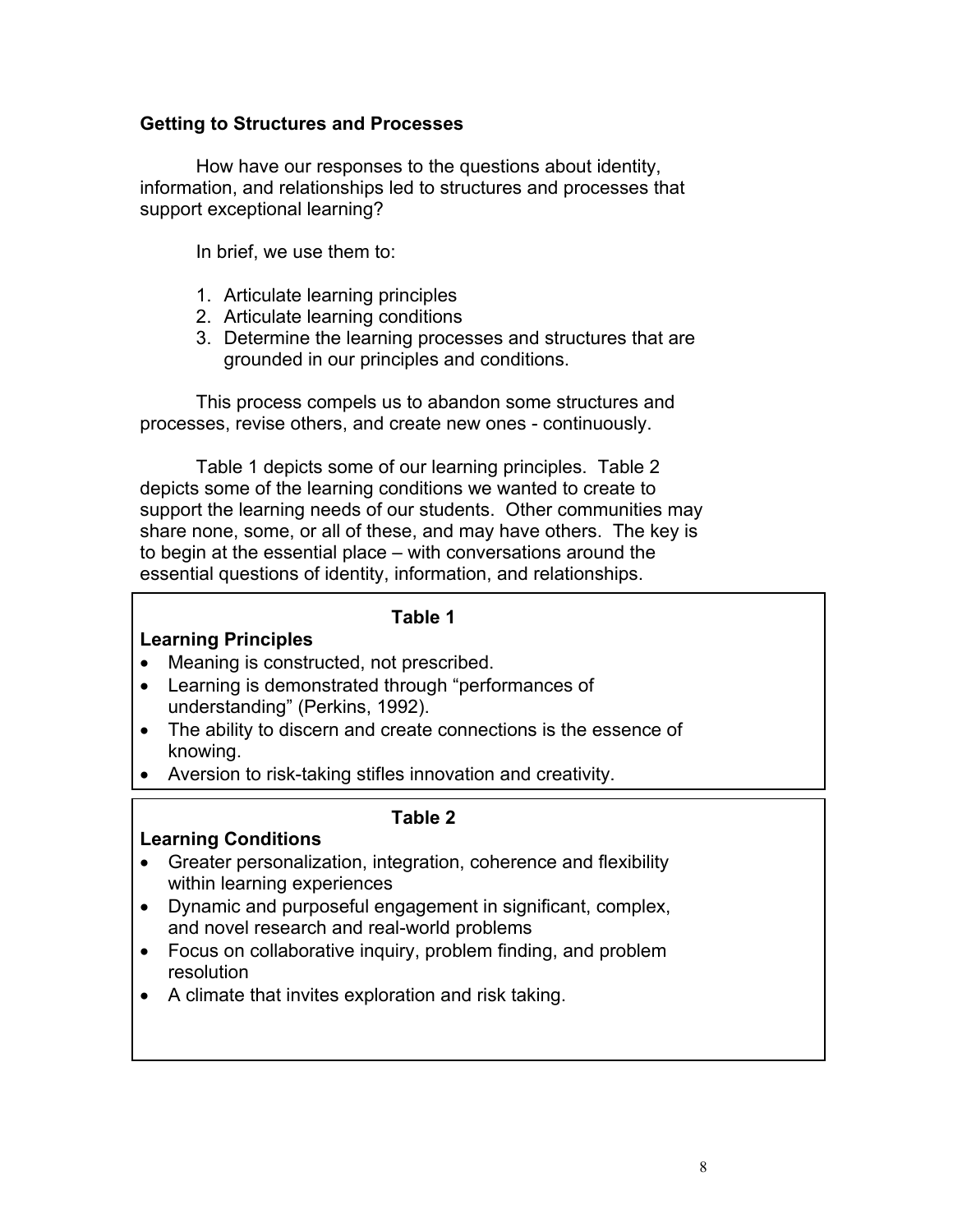### **Structures and Processes**

This process creates shared meaning that frames decision making about structures and processes. Some examples of structures and processes in IMSA's learning landscape include:

• Flexible Modular Schedule Framework. We changed our master schedule framework because the former one did not support learning needs such as integrative ways of knowing and deep understanding. We now have a flexible modular framework that enables different types of courses and learning experiences to be scheduled in different combinations of time. This has reduced fragmentation and unproductive class time (starting and stopping time, for example), and increased program integration and coordination.

• *Three Program Pathways.* We offer three program pathways for students; this is consistent with our belief that gifted learners cannot all be served optimally by the same program. Entering students choose their preferred pathway. One pathway is anchored by separate courses in chemistry, biology and physics; a second pathway is anchored by an Integrated Science program; and a third pathway is anchored by a coordinated science, mathematics and humanities program.

• Student Plans of Inquiry. Students develop personal plans of inquiry around questions that matter to them. These drive highly focused and deep intellectual pursuits by students. Faculty, staff, and community members serve as inquiry guides who support but do not direct students' learning. Some students pursue their questions in a formal mentor program. In this, they leave campus approximately once a week to work all day with researchers and scientists in area laboratories, universities and companies. The assessment of this work includes a public exhibition, presentation, or publication.

• *Integrated Courses*. One example is Mathematical Investigations, our core pre-calculus sequence. Instead of separate courses in algebra, trigonometry and analytic geometry, MI provides an integrated learning experience that introduces concepts and skills from across the mathematics curriculum in a mathematically natural way. Students actively construct mathematical concepts by considering examples, making conjectures, discussing ideas, arguing, thinking, proving, and understanding what they are doing and why they are doing it. Weekly problem sets challenge students to use all their mathematical tools.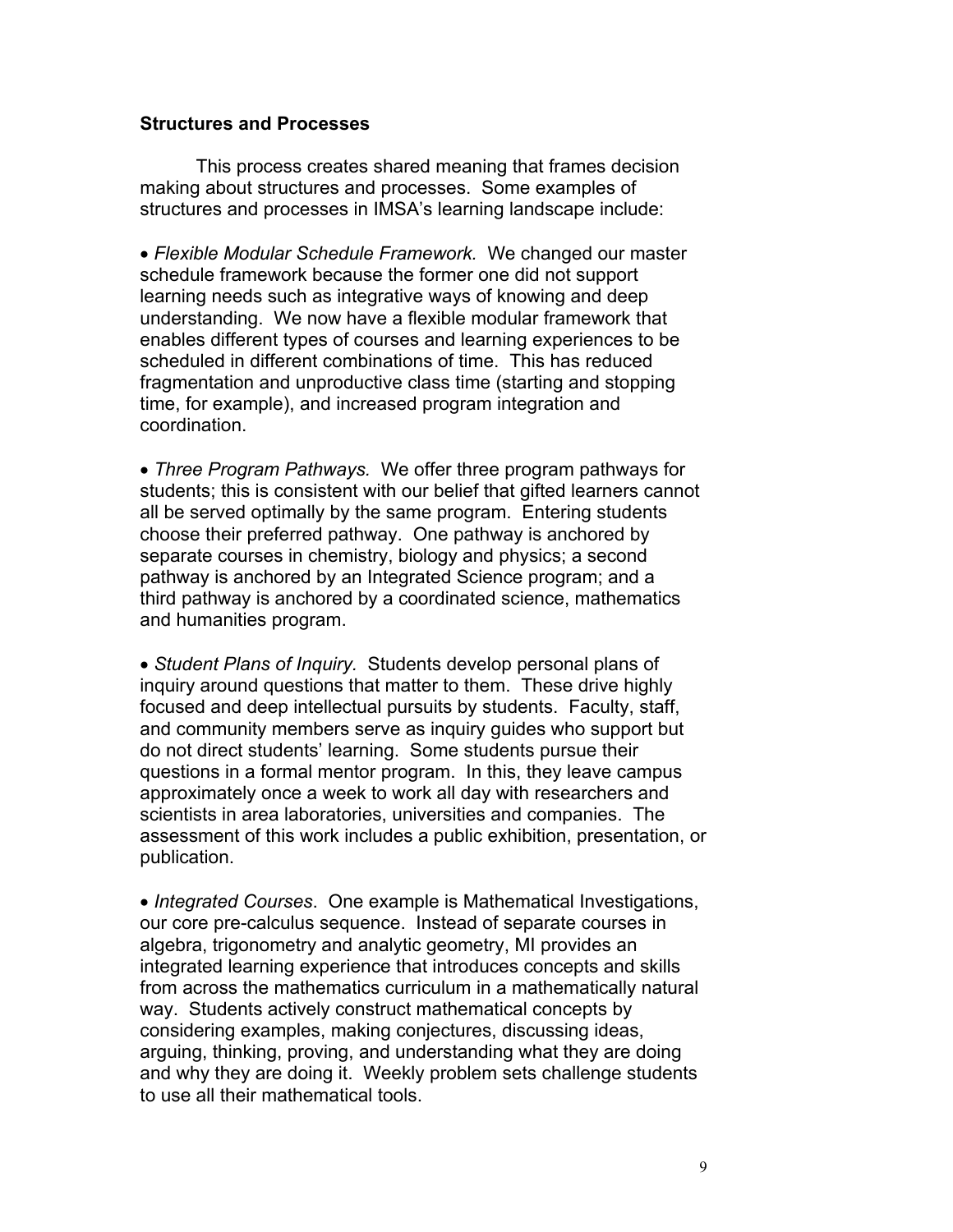x *Faculty Professional Development and Collaborative Accountability System.* IMSA has a unique system for professional development, supervision, and evaluation of faculty that challenges long-held assumptions about and practices in these domains. An integrated, interdependent system of learning and accountability, it centers around a network characterized by: collective goals (institutional, team and individual) that are driven by the needs of learners and IMSA; self and team-directed appraisal; collegial dialogue about teaching and learning; and high mutually-determined expectations for both faculty and administration. Teachers engage in action research (Plan for Authentic Inquiry) in which they specify what they plan to do to improve student learning; what methods they will use; how they will measure their success; how they will share what they learn with others; and how they will obtain input and feedback from students and colleagues.

# **Conclusion**

Because exceptional performance results from exceptional learning, our role as administrators is to ensure that the conditions we create enable gifted and talented students--and all students--to thrive. We can do this by engaging our communities in questions that matter- questions that cause us to articulate principles of system and program identity, information, and relationships. Doing so can help us create dynamic and sustainable learning communities with structures and processes that invite the fullness of human capacity and meet the unique needs of learners like Kathy Plinske:

I have learned the importance of taking risks everyday--it is the only way to keep growing. I discovered that failure is not always a bad thing. In fact, it can be a positive experience, depending on how the situation is handled. But I think the biggest challenge for me has been that I have learned to be reflective--I have learned the importance of thinking about my thinking, a concept that used to be foreign to me.

# **References**

Davis, G.A. Rimm, S.B. *Education of the Gifted and Talented*, (2nd ed.) Englewood Cliffs, NJ: Prentice-Hall, 1989.